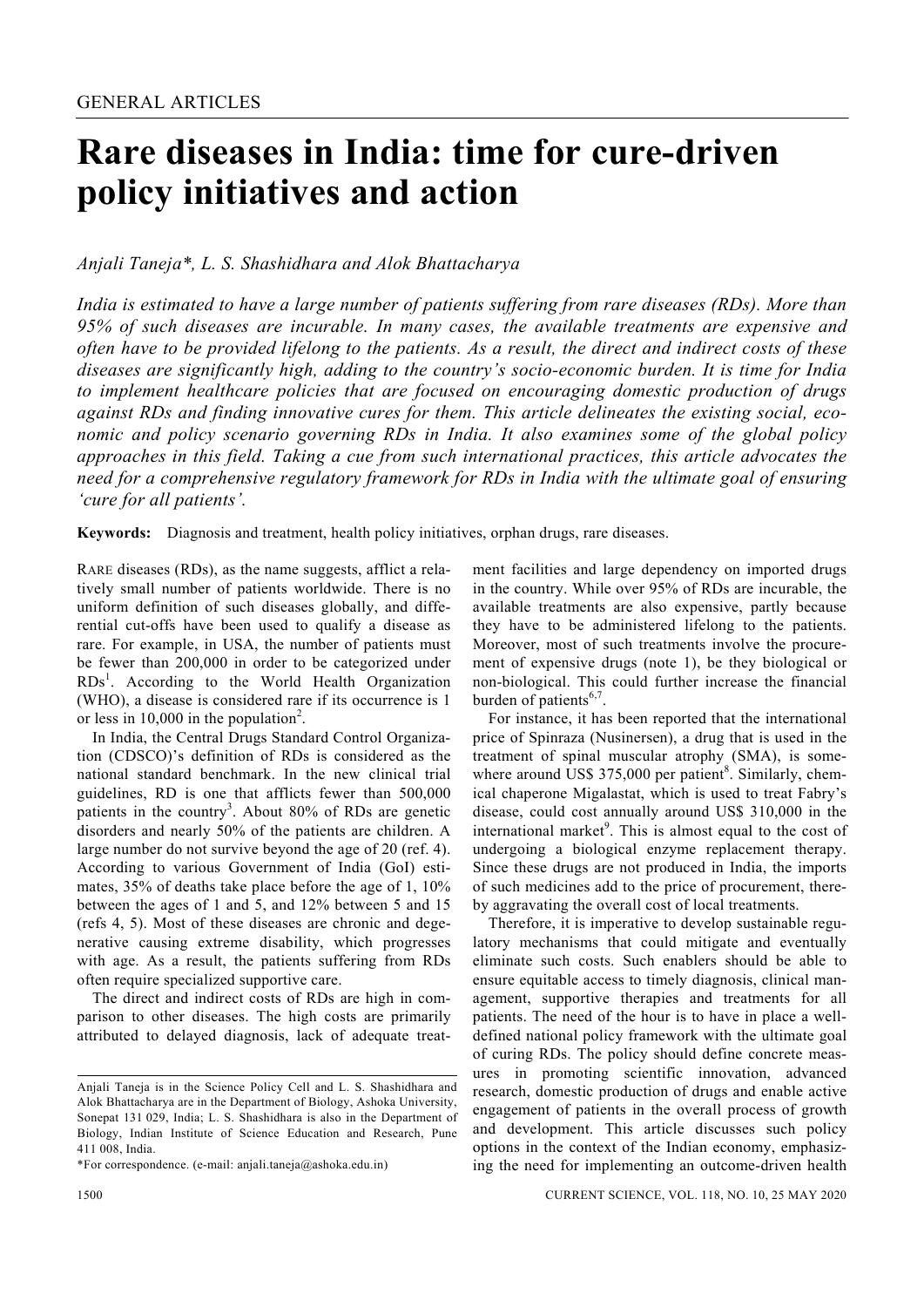policy or a focused legislation on RDs, one which is directed towards finding a cure for all patients, nationwide.

#### **The problem: nature and extent**

Global figures report the existence of nearly 7000 RDs worldwide<sup>1</sup>. About 80% are caused due to genetic alterations<sup>5</sup>. In India, about 450 RDs have been reported so  $far<sup>10</sup>$ . Although each of these diseases may impact a relatively small number of patients, together they affect the lives of millions. Between 72 and 96 million of India's population is likely to be suffering from  $RDs<sup>10</sup>$ . This figure, though under-reported, is based on the global population prevalence of RDs estimated in the range 3.5– 5.9% or between 263 and 446 million affected persons globally at any point in time $11$ .

 Actual numbers may be higher for India, evident from a study conducted on GNE myopathy, an autosomal recessive muscle disease. About 150 cases of this disease have been reported in India so far. On the contrary, based on the frequency of pathogenic founder mutation (V727M), about 40,000 cases of GNE myopathy could be estimated<sup>12</sup>. Therefore, it is clear that this disease is highly under-reported in the country. This scenario could be plausible for other RDs as well.

### *Diagnosis of rare diseases*

Diagnosis of RDs requires a dedicated team of trained clinicians, clinical geneticists and specialized diagnostic and imaging facilities. India, however, faces some challenges on this front.

 For instance, it might take years to get a correct diagnosis of a RD. According to the Organization for Rare Diseases in India (ORDI), the average diagnosis period of a genetic disorder is around seven years owing to the lack of specialized clinics with diagnostic facilities<sup>13</sup>. For example, there are only two main diagnostic centres for myopathies in India, namely the National Institute of Mental Health and Neurosciences, Bengaluru and Bombay Hospital, Mumbai. Moreover, a specialized diagnosis could be expensive<sup>14</sup>.

 Concerning the number of clinical geneticists, estimates suggest that there may be roughly about 100 of them in 30 centres nationwide, and only about half-adozen training programmes running in India<sup>6</sup>. Therefore, running specialized clinics and programmes to train specialists could significantly reduce the delay in diagnosis. These centres could also run clinical trials for new therapies and carry out advanced studies on RDs.

 Few public and private sector initiatives are in place. For instance, GoI has inaugurated a chain of clinical diagnostic and testing centres, namely the National Inherited Diseases Administration Kendras. They are established at Delhi's Lady Hardinge Medical College and Army Hospital Research and Referral, Telangana's Nizam's Institute of Medical Sciences-Hyderabad, Jodhpur's All India Institute of Medical Sciences and Kolkata's Nil Ratan Sircar Medical College and Hospital<sup>15</sup>. Similarly, the private sector has set up DNA sequencing service companies in metropolitan cities. However, the accessibility of such facilities in remote areas or for poor patients still needs to be evaluated.

#### *Treatment of rare diseases*

As previously mentioned, a large number of RDs are lifethreatening and treatments have to be taken lifelong. This may not help patients to lead a healthy life for a reasonably long period. For example, in the case of Duchene muscular dystrophy, the average lifespan of patients is 18–26 years due to degeneration and weakness of the muscles, affecting the heart and lungs and leading to death<sup>5</sup>. Similarly, patients suffering from Gaucher disease need regular infusion of medicines throughout their lives. In such cases, continuous visits to hospitals and clinics could also be time-consuming and exhausting for them.

 Moreover, the available treatments are expensive, largely because the drugs or medicines used in such treatments are not locally produced in the country. Therefore, they are out of financial reach for many Indian patients. Estimates suggest that the treatment cost of most genetic disorders may vary between INR 18 lakhs and INR  $1.7$  crores a year<sup>4,5</sup>. Specifically, the annual cost of enzyme replacement therapy for six lysosomal storage disorders, for example, could range somewhere between INR 39 lakhs and INR 1.33 crores<sup>5</sup>. Similarly, 'Spinraza' (Nusinersen), which is used to treat SMA has to be imported as it is not produced locally. As a result, the treatment cost is estimated somewhere around INR 5 crores annually<sup>6</sup>. Besides, the absence of health insurance facilities to cover such costs aggravates the financial burden of such patients and their families in the country.

#### *Economic and social burden of rare diseases*

The socio-economic burden could be examined in terms of direct and indirect costs. The former includes excessive financial burden on the patients and their families due to the high cost of diagnosis, treatments, therapies, drugs and hospitalizations, whenever required. On the other hand, lack of access to timely and corrective treatments for patients besides regular hospital visits could lead to further inabilities in completing one's education, finding employment and accessing physical space in the society. Moreover, problems in social acceptance might lead to despondency, physical and psychological stress, emotional distress and disillusionment among the patients<sup>6</sup>.

 A study (note 2) has reported the instances of absenteeism from school and work by patients suffering from haemophilia. Without access to treatment, physical activity gets limited as a result of extreme pain and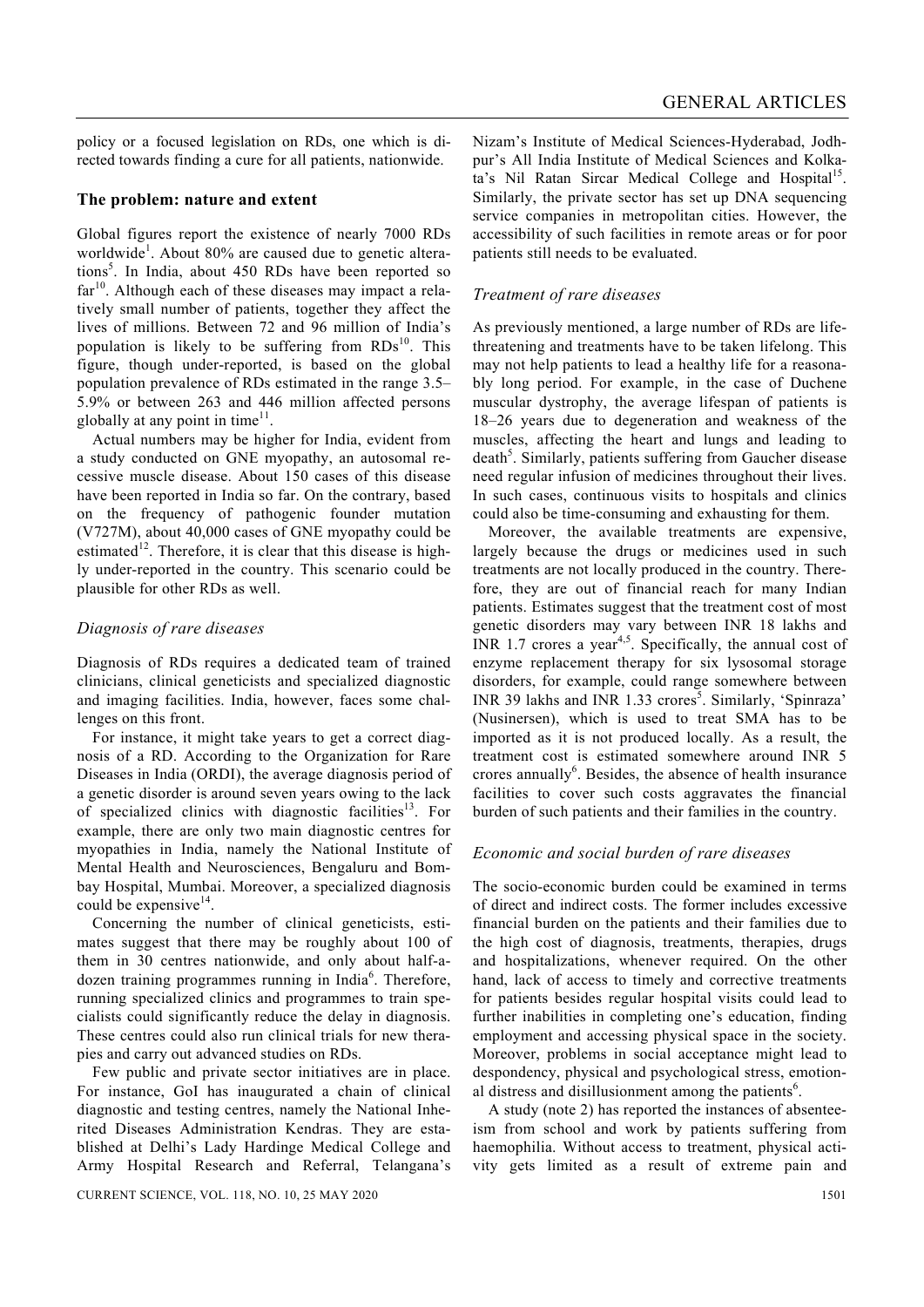## GENERAL ARTICLES

discomfort<sup>16</sup>. The percentage of school dropouts or inability to attend schools, on account of bleeding in haemophilia-affected patients, was almost 36.5 (ref. 17). This is high compared to the average annual dropout rate which ranges between 4% and 18% at various levels of school education<sup>18</sup>. Similarly, another study has estimated the annual number of school days lost due to haemorrhagic episodes as 19.2 (ref. 19). Ultimately, the consequence of illness and poor education could be witnessed in the high proportion of unemployed patients aged over 18 years, which was 51% (ref. 17).

 The indirect costs in terms of high mortality and morbidity rates among RD patients have also been reported in some studies. Global studies have indicated the instances of mortality and morbidity in such patients<sup>20</sup>. For India, while infant mortality rates have gone down to 30 per 1000, genetic diseases have caused high levels of morbidity and mortality due to the lack of therapies for majority of these diseases<sup>2,6</sup>. However, in the absence of adequate data that can predict the prevalence of RDs, and associated morbidity and mortality levels of the patients, the socio-economic burden of most of these diseases cannot be correctly estimated.

### **Initiatives in India vis-à-vis rest of the world: an update**

#### *Global picture*

Internationally, several countries have implemented domestic Acts and Laws on RDs. For example, Taiwan has implemented RD Control and Orphan Drugs Act since 2000 under the umbrella of which a special counseling window on RDs has been established besides centres of drug distribution, food supply, nutrients, etc. Similarly, the RDs Act (2016) of the Philippines focuses on the diagnosis, clinical and genetic counselling, drug research development, data registry and new-born screening. USA's RD Act (2002) is a public law that allows the establishment of an Office of RDs at its National Institute of Health. Brazil has also joined the league of such countries after approving its RDs policy in 2018, which allows access to treatment of such diseases as a part of its national unified health system $1,10,21,22$ .

 Various countries have also introduced legislation governing the production of local drugs for the treatment of RDs. For example, China's New Drug Approval Regulation (1999), Drug Registration Regulation (2007) and Special Review and Approval Procedures for Drug Registration (2009) underline criteria for registration and approval of 'orphan drugs'. Japan has introduced its revised 'orphan drug' regulations in 1993 by amending the Pharmaceutical Affairs Act and Drug Fund for Adverse Reaction Relief and Research Promotion. Countries like Singapore and South Korea have specific guidelines on the production of such medicines governed by Medicines

Act (1991) and Orphan Drug Guidelines (2003), respectively<sup>1,10,21,22</sup>

#### *The India scenario*

Unlike such economies, India does not have a comprehensive policy or separate legislation on RDs. Efforts towards addressing this issue gathered momentum in 2014 and subsequently in 2017, a policy document titled 'National policy on treatment of rare diseases' was introduced by GoI. The document delineated measures to deal with the treatment of RDs in the country. It also underlined the need to create a dedicated corpus fund at the Centre and States with initial funding of INR 100 crores towards treatment<sup>5</sup>.

 While some noteworthy suggestions could be read in the policy document, there was no mention of measures to improve the diagnosis of patients suffering from RDs, especially those belonging to marginalized sections or finding a suitable cure in the country. There was also no indication of research efforts for finding cures for RDs in the country.

 In 2018, GoI decided to review the 2017 policy and a 10-member Committee was constituted to review the same, define RDs in India and draft a new national policy (note 3) on RDs (ref. 23).

 Incidentally, the Committee did not comprise of representatives from the academic community or patient groups. The existing literature suggests that engagement of patients and patient groups in policy-making processes enables equitable access and inclusive participation in the country. Highly organized patient groups on some RDs elsewhere in the world have been effective as lobbyists in policy formulation, research, generating resources and keeping track of new technologies for treatments<sup>24</sup>. In Argentina, Canada and Taiwan, for example, patients' advocacy has helped implement legislative changes<sup>25</sup>. In USA, parent project muscular dystrophy has demonstrated that the best interests of patients could be ensured through organized efforts of their families<sup>26</sup>. The Indian Organization for RDs and ORDI are some of the known RD patient organizations, among others $27$ .

 Therefore, the lack of holistic involvement of all stakeholders in the formulation of a comprehensive national policy on RDs in India, though in the right direction, may not be a fair and balanced approach.

 Karnataka was among the first States to commit some funding towards the treatment of RDs; most of which had to be disbursed through different legal proceedings<sup>6</sup>. Moreover, the funding allocated for treatments, in the new draft policy, is a small fraction of the total money which is required on the ground. Also, there is no mention of a separate fund allocation towards research, development and local production of drugs<sup>4</sup>. Therefore, the lack of adequate budgetary support could be a hindrance in the implementation of the new policy.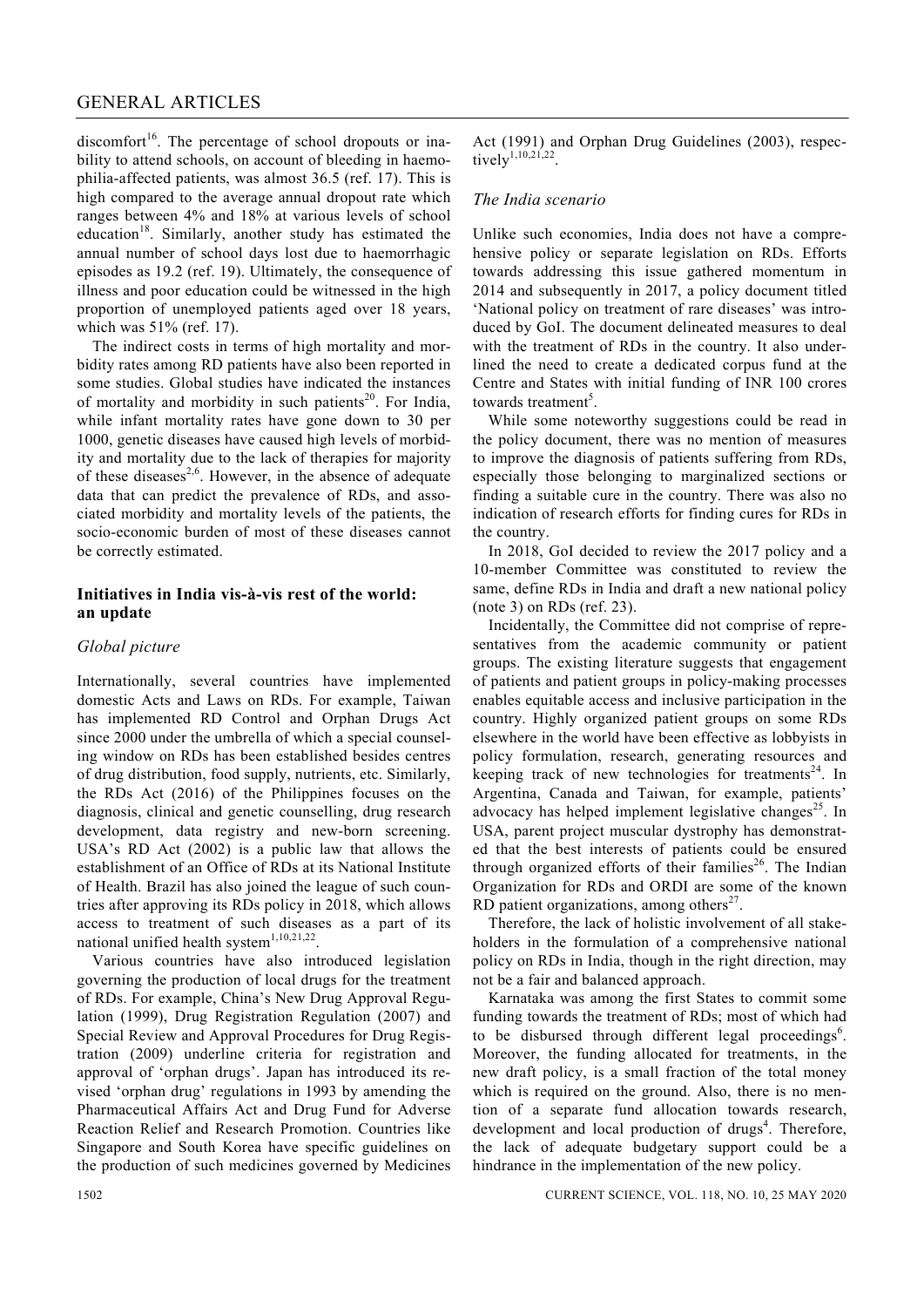In February 2019, GoI introduced a Financial Assistance Scheme for RD-affected poor patients under the umbrella of Rashtriya Arogya Nidhi $^{28}$ . However, there is no clarity on its implementation, fund allocation and disbursement.

#### *Research, innovation, funding, data generation and awareness: India vis-à-vis the world*

The R&D on RDs has not been given the attention that it deserves in India. Traditionally, it has been neglected in favour of more common diseases, causing fragmented research and knowledge scarcity on RDs. Lack of research has hindered the development of evidence-based clinical guidelines to inform best practices<sup>29</sup>. This is largely due to inadequate government funding in this field $30$ .

 In several economies, government funds RD-driven research initiatives. Japan, for instance, conducts programmes to promote local research on RDs under the Specified Disease Treatment Research Programme, supported by its Ministry of Health, Labour and Welfare. The country also offers tax credits to institutions, to the tune of almost 15% of research costs. South Korea's Research Centre for RDs was established with the help of its Ministry of Family Affairs, Health and Welfare to oversee RD-centric collaborative research projects and clinical research networks. Such countries also offer strategic funding in the form of financial subsidies and grants to universities and research institutions for undertaking clinical and non-clinical R&D activities<sup>1,10,21,22</sup>.

 Similarly, in the context of local production of drugs, there is a need for schemes providing financial, economic and regulatory incentives to promote domestic innovation and discovery of therapies. These could include: (i) marketing exclusivity for the drug, whereby drug sponsors are granted a period of market exclusivity during which no other drug will be approved to treat the disease in question and (ii) simplification of procedure and preference in drug authorization, fast-track approval, fee waivers and protocol assistance $31$ .

 Globally, countries offer various incentives to their domestic manufacturers. For example, in Japan, exclusive marketing rights for 10 years, up to 14% reduction in corporate tax priority review, fast-track approval, free protocol assistance and user-fee waivers are offered to companies producing local drugs for treating  $RDs<sup>10</sup>$ . Taiwan, South Korea, Brazil and the Philippines have also enacted specific legislation to ensure the domestic discovery of drugs<sup>1,21,22</sup>.

 Evidence confirms that such incentives have encouraged innovations and drug discoveries resulting in an increased number of licensed drugs $32$ . Therefore, with specific incentives and provision of suitable export opportunities, GoI can also pave the way for pharmaceutical companies to invest in R&D to manufacture these drugs at a much lower cost, without compromising on quality.

 Accessibility and outreach could also be ensured through various insurance covers, reimbursement schemes and infrastructure facilities for RD-affected patients, especially those from remote areas or marginalized sections.

 For instance, in Asian economies like Taiwan, Orphan Drug Distribution and Special Nutritional Supplement Supply Centres facilitate the distribution of drugs and reimbursements of up to 70–100% of costs incurred by RD patients on treatments, depending upon the income levels of households $^{21}$ . The country also has several genetic counselling centres besides neonatal screening programmes to enable proper care and basic diagnosis<sup>25</sup>. Similarly, Japan's National Health Insurance negotiates prices with the local pharmaceutical companies, offering reimbursement facilities for almost 56 RDs, with the expenses of patients covered through insurance and its government<sup>22</sup>. Such initiatives reduce the financial burden on patients and enable their participation in national development.

 Several countries have also encouraged the generation of funding through industry's Corporate Social Responsibility spending and philanthropy contributions. France's Genethon is an example of one such initiative. Genethon was set up for the design and development of gene therapy treatments, mainly funded through charity funds raised at events of the Muscular Dystrophy Association<sup>33</sup>. In countries like the Philippines, Singapore, Malaysia and Thailand, industry funding is quite common besides public charity initiatives $34$ .

 Besides establishing sustainable funding mechanisms, India also needs to update epidemiological data. A functioning national registry is the first step in this direction as it can provide readily available information on patients and RDs as well as accurately estimate their prevalence across the country. To enable such record-keeping, standardized algorithms for diagnosis, accurate reporting of RDs and extensive awareness campaigns are needed. Advanced economies like USA, UK, Germany, Denmark and emerging economies like Taiwan, Singapore, and South Korea already have a structured national registry in  $place<sup>10</sup>$ .

 In 2017, the Indian Council of Medical Research (ICMR) announced the launch of a national registry during the National Initiative for Rare Diseases. The registry aims to cover a set of rare and ultra-rare disorders prevailing in the country<sup>35</sup>. However, the process of nationwide data collection is yet to be initiated.

 Moreover, a greater number of efforts towards the sequencing of populations and ethnic groups across India is essential. Such data would be useful in generating estimates of pathogenic allele frequency in the population and examining the overall burden of RDs in India. Some existing initiatives include the launch of GenomeIndia by the Indian Institute of Science, Bengaluru<sup>36</sup> and Whole Genome Sequencing of the Council of Scientific and Industrial Research under the IndiGen initiative $3^7$ .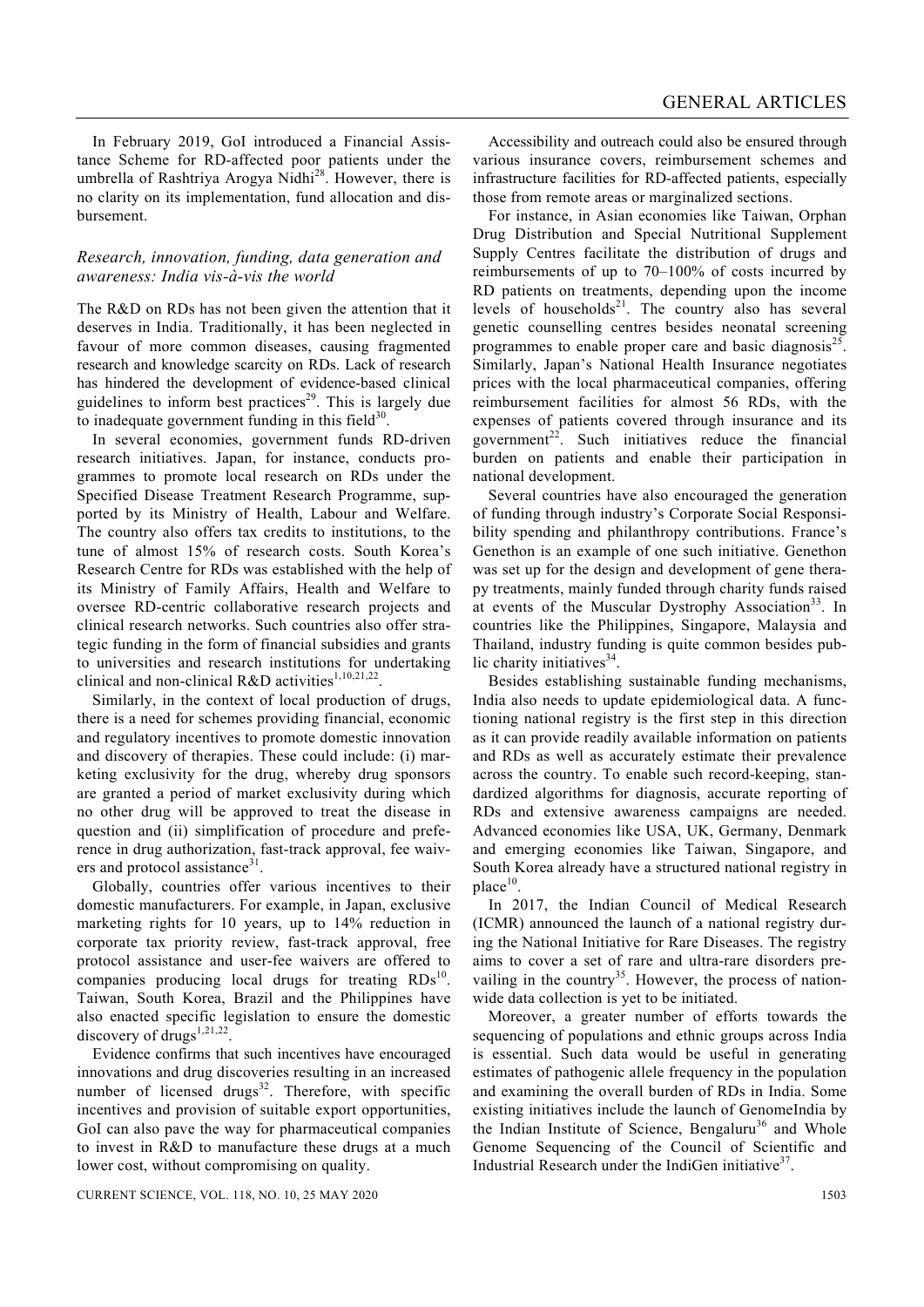#### GENERAL ARTICLES

 Finally, public awareness and information dissemination on RDs, patients, patient groups and experts are pertinent in the policy formulation process. Various countries have actively popularized online awareness platforms. For example, in South Korea, the RD Information Database and Korean Organization provides information on RD patients, researchers, pharmaceutical companies, etc. Similarly, Taiwan's Foundation for Rare Disorders provides general information and support to RD patients concerning medication, education, employment and longterm care. Malaysia's RD Society and other patient groups host awareness campaigns through social media and other offline channels<sup>1,21,34</sup>.

 In India, public forums and workshops have also been conducted to reinforce the need for creating a sustainable policy ecosystem surrounding the treatment for RDs. Over the last couple of years, nearly 12–15 discussion meetings have been conducted in different parts of the country to examine various issues concerning RDs. Many experts have reiterated constantly the need for a structured regulatory framework in place. In the absence of this, RDs continue to pose significant challenges to patients, public health systems and perhaps hinder the economic growth and development.

#### **Way forward: policy suggestions**

The policy uncertainty concerning RDs that is looming in India calls for a proactive and collaborative approach on the part of all stakeholders from government, academia, healthcare service providers, industry, patients and patient groups.

 The national health policy should be focused on the long-term objective of finding a cure for RDs, one which is accessible to every patient in India and from any part of the country. In other words, 'cure for all' should be the cornerstone of the policy or legislative framework governing such diseases.

 The policy should also enlist concrete measures to ensure an effective RECIPE for the cure and timely diagnosis of patients, clinical management, supportive therapies, care giving and suitable healthcare insurance support. It should encourage:

- Advanced research  $(R)$  and knowledge exchange  $(E)$ in this field.
- Capacity (C) building and skills development.
- Innovation and economic incentives (I) for discovery and domestic production of drugs in the country.
- Public (P) awareness and information dissemination.
- Engagement (E) of patients and patient groups in mainstream economic activity and policy formulation processes.

Any suitable policy formulation must ensure active engagement and cooperation of all stakeholders. In this respect, some specific suggestions are listed below.

 (1) The RD patients in India could be given a separate status of 'medical disability' with special benefits. GoI could consider the inclusion of RDs (due to the progressive nature of such diseases) and associated medical disability of patients in the Rights of Persons with Disabilities Act, 2016.

 (2) Setting up of a nodal point of contact on RDs within the Central Ministry. For example, GoI has set up a Central Tuberculosis Division. Perhaps, a central RDs Division could also be considered, along similar lines.

 (3) Formulation of a concrete plan with sufficient budgetary support to set up diagnostic centres, possibly in every district of India. The regulators could perhaps examine the model being undertaken by private pathology laboratories. These laboratories offer services even in remote areas by setting up sample collection centres that seamlessly integrate with their main facilities. Alternately, public- private partnership (PPP) initiatives could also be explored to increase their outreach, especially in remote locations<sup>12</sup>.

 (4) Efforts should be undertaken to maintain a national registry which is active and constantly updated, besides sequencing data of populations. Considering the diverse population and low frequency of pathogenic alleles, such activities could be undertaken in a PPP model with longterm funding commitment. This could improve the efficiency of data collection and enable meaningful analysis from the gathered datasets.

 (5) Fostering advanced research and capacity building through specialized Centres of Excellence or Research Centres. The Centres could focus on translational genetic research, studies on human genetics, drug discovery, innovative therapies and treatments. They could also promote interdisciplinary studies. For example, examining the socio-economic impact of these diseases. Existing studies have analysed the economic evaluation of RDs in the global context<sup>38,39</sup>. However, there is hardly any study that specifically examines the impact on India. In this regard, such a Centre could become the focal point for cross-disciplinary research. GoI could also consider disbursal of focused grants and subsidies for facilitating clinical research on RDs.

 (6) Targeted studies through population surveys and access to inexpensive screening tools can be specifically helpful in identifying the burden of RDs in India, especially in remote areas. For example, a simple blood coagulation test for sickle cell anaemia has helped in the diagnosis of a large number of patients<sup>40</sup>.

 (7) Promoting university–industry collaboration to advance research and elevate the relevance of the issue in mainstream nation-building processes. Such an engagement contributes positively to address innovation market failures and helps realize the full social returns of R&D investments<sup>41</sup>. Formation of Research Alliance Networks and Knowledge Exchange Consortiums on RDs in association with international institutions such as International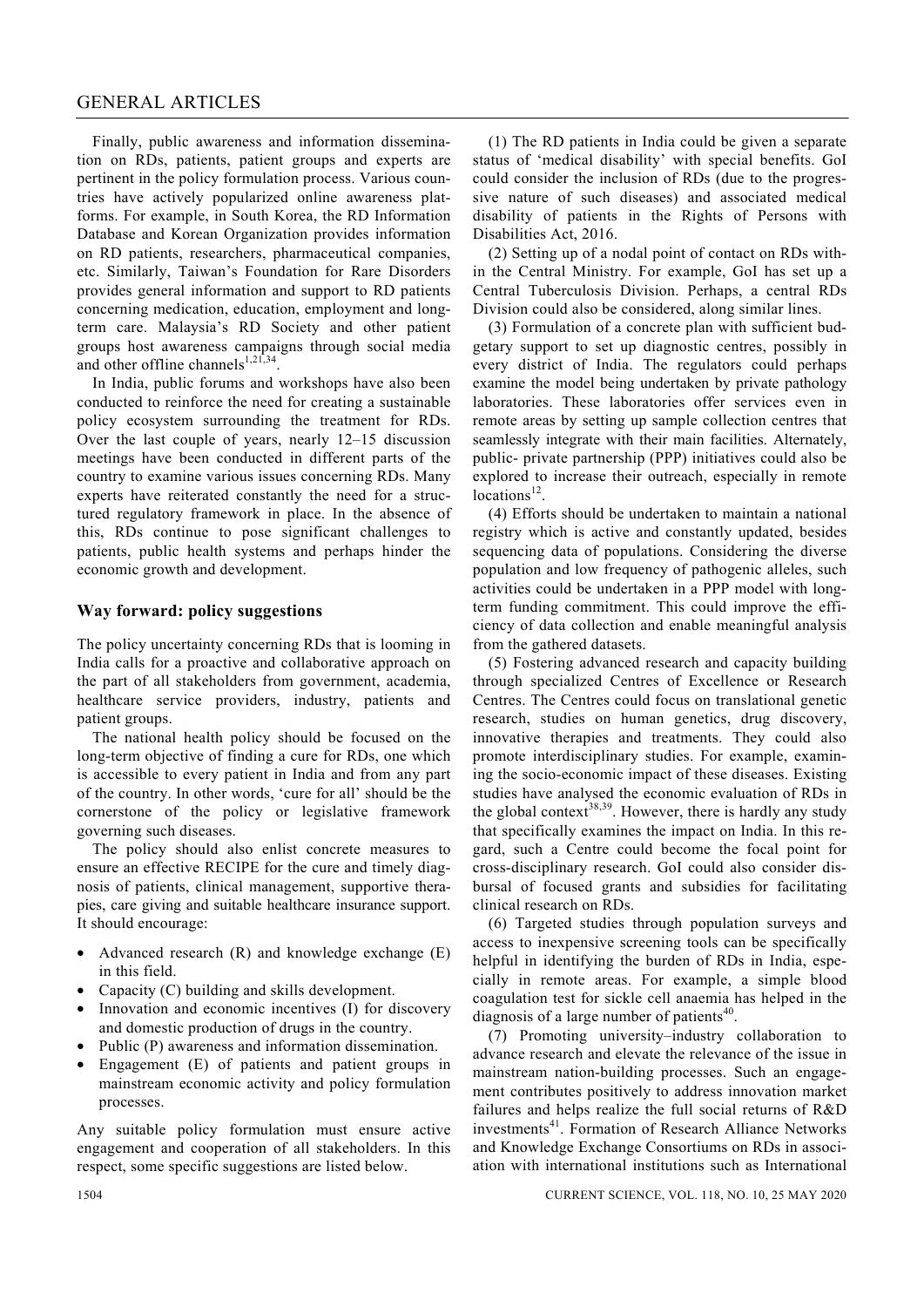Rare Diseases Research Consortium. India's higher education universities could facilitate some of the initiatives listed above. Suitable funding avenues for running such networks or centres could be explored through GoI or with the help of international multilateral agencies such as World Bank, Asian Development Bank, etc. and public philanthropy efforts.

 (8) GoI could also consider setting up research resource centres on RDs in partnership with international organizations to promote the exchange of patented research works needed for the development of therapies. These centres could serve as molecular libraries and also act as preserves for genes, disease models, vectors and compounds. They can be accessed by researchers and scientists working on drug discoveries and advanced research.

 (9) Provision of economic incentives to local industry for production and manufacture of cost-effective drugs and therapies. National legislation is the need of the hour to encourage innovation and domestic production. At present, the Indian pharma industry finds it non-profitable to invest in such drugs since the market share is small. It may also be worthwhile for India to invest or procure futuristic technology platforms, such as patent-protected gene therapy and stem cells, to develop 'one- shot cure' drugs.

 (10) Enabling an investment-friendly environment to encourage local manufacturing of nutritional diets for patients. For example, patients suffering from Inborn Errors of Metabolism are instructed to consume prescribed diets with specific nutrient supplements. They generally spend on an average between INR 40,000–400,000 a year on these supplements. This is primarily because of the scarcity of such local products with a handful of producers enjoying a monopoly in the domestic market. Therefore, economic incentives backed up with investor-centric policies could drive investments in the economy and competition in the domestic market, lowering the market prices of such products.

 (11) Ensuring adequate public awareness of RDs through funded digital platforms. While public forums are conducted regularly, e-learning should also be promoted extensively in this field. India is taking some online awareness measures through organizations like ICMR and ORDI in disseminating information. More important is to have in place a digital platform that serves as the national e-focal point in India for RDs. Such an initiative could enable prompt interactions and patient-to-healthcare provider connects, thereby mitigating the delays in finding the right service providers for diagnosis and treatment.

 The suggestions listed above could be useful insights in formulating necessary policies and legislation governing RDs in India.

#### **Conclusion**

their genetic or congenital origin, such diseases have a serious impact on patients, caregivers, physicians, healthcare providers, and society. They also constitute a significant economic burden, independent of a country's size and demographics, arising from increased healthcare spending and paramedical support.

 In India, this field has not been given the priority that it deserves, unlike some other economies. Many developing countries besides those of the West, have been actively pursuing national policies and programmes to encourage knowledge-sharing, R&D, interdisciplinary studies, drug discoveries and innovative therapies.

 Therefore, the need of the hour is to have in place a comprehensive national policy framework, strategies and legislation directed towards finding a cure for RDs as well as addressing the needs of the patients, irrespective of their geographical location or income status in India.

 This could perhaps be ensured by devising measures to implement RECIPE, i.e. advancing interdisciplinary research and knowledge exchange through research centres and consortia, especially in higher-education institutions; enabling capacity building of geneticists and clinicians for timely diagnosis especially in remote areas; provision of incentives for innovation of cost-effective treatments, therapies and domestic production of drugs backed up with health insurance schemes and finally, enabling public awareness and engagements of patients and patient groups for effective policy formulation.

 To conclude, concerted efforts are required on the part of all stakeholders from the government, academia, industry, civil society and patient groups to work collaboratively towards achieving the common goal of 'cure for all' from RDs in India.

#### **Notes**

- 1. Generally, biological and non-biological drugs for treating RDs are expensive.
- 2. This is a reported impact of one RD. The lack of India centric studies for other RDs limits the evidence. The percentage of school dropouts and unemployment rates are likely to be high among patients suffering from RDs. Focused studies should be conducted to examine such data and their impact in the Indian context.
- 3. In January 2020, GoI has proposed a new draft policy on RDs that is undergoing discussions currently. The policy is yet to be finalized.
- 1. Khosla, N. and Valdez, R., A compilation of national plans, policies and government actions for rare diseases in 23 countries. *Intract. Rare Dis. Res.*, 2018, **7**(4), 213–222.
- 2. Katoch, V. M., Majumder, P. P. and Bhattacharya, A., Rare diseases need our attention. *Curr. Sci.*, 2016, **111**(1), 7–8.
- 3. MOHFW, New drugs and clinical trial rules. Ministry of Health and Family Welfare, Government of India (GoI), 2019, pp. 149–264; https://cdsco.gov.in/opencms/opencms/system/modules/CDSCO. WEB/elements/download\_file\_division.jsp?num\_id=NDU0Mg.
- 4. MoHFW, National policy for rare diseases, Ministry of Health and Family Welfare, GoI (draft policy document), 2020, pp. 3–20.
- 5. MoHFW, National policy for treatment of rare diseases. Ministry of Health and Family Welfare, GoI, 2017, pp. 3–36.